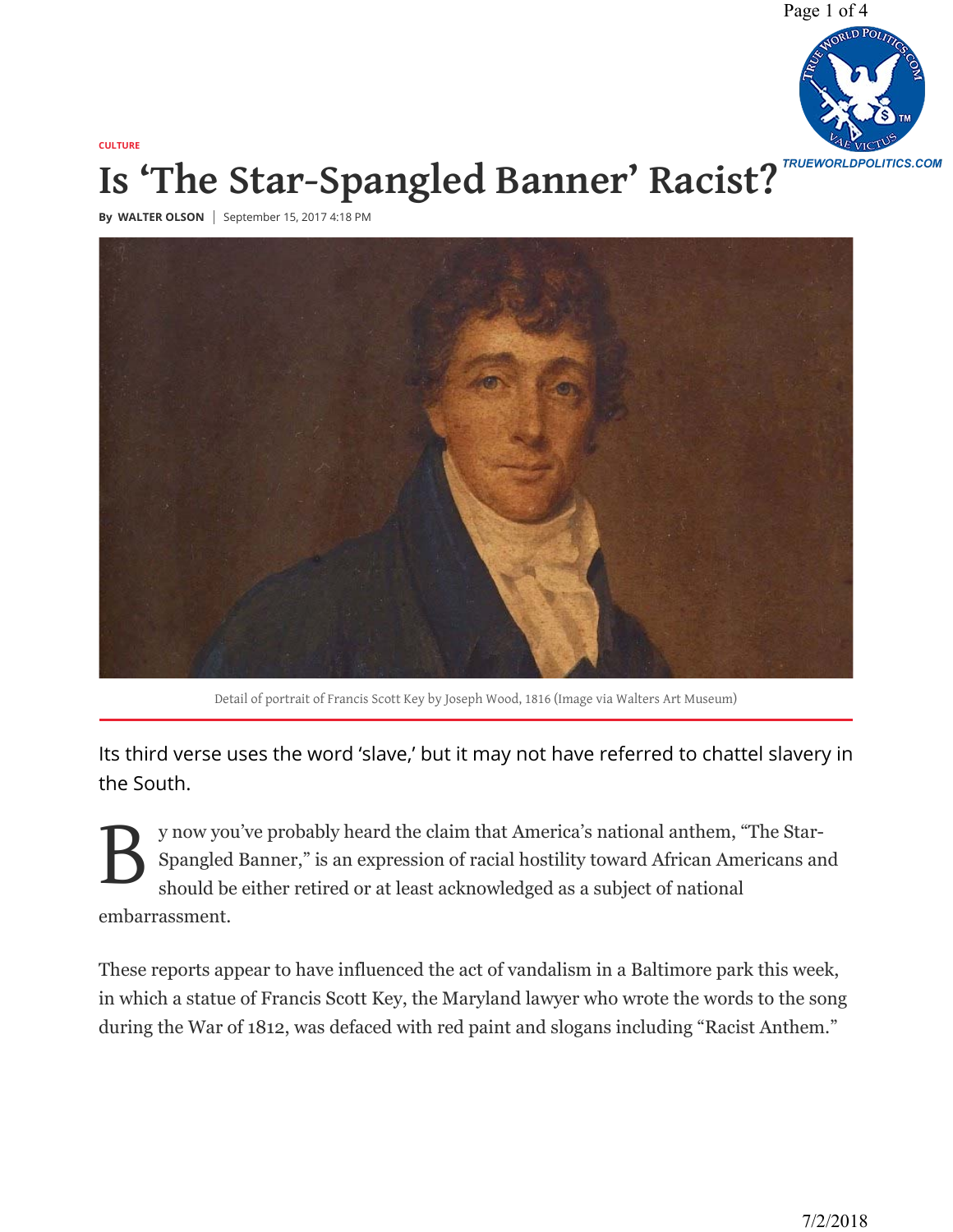But although claims of this sort have been circulating since at least the 1990s, it would not be fair to say that historians are of one mind on whether Key's song was understood in its day to be making any reference to race.

Exhibit A in critics' account is the anthem's seldom-sung third verse, which gloats at the defeat of the "band who so vauntingly swore" America would lose its independence:

No refuge could save the hireling and slave

From the terror of flight or the gloom of the grave And the star-spangled banner in triumph doth wave O'er the land of the free and the home of the brave.

There it is: the word "slave." To an American of 2017, the word is likely to mean one thing only: the system of chattel slavery prevailing in Key's day in Maryland and throughout the American South. Key was from a slaveholding family and litigated many cases involving slavery issues; he argued numerous cases in favor of slaves' freedom, but also prosecuted a prominent abolitionist.

Not so clear is what the phrase "hireling and slave" would have meant to listeners in Key's day.

To some critics who believe the reference to be racial, it's significant that among the British troops Key fought against in Maryland during the War of 1812 were the Corps of Colonial Marines, free persons of color who had formerly been slaves.

But there are other possibilities to consider, too.

At the time Key was writing, the word "slave" (we'll get to "hireling" in a minute) had long functioned in English as a wide-ranging epithet, hurled at persons of any and all colors, nationalities, and conditions of servitude or otherwise.

Shakespeare, who barely mentioned America in his writings, used the word more than 180 times in his works. Fewer than a third of those references are in the plays set in Roman and Greek times, in which characters in the drama might be literal slaves. More often, Shakespeare's characters — including Macbeth, Lear, and many of the kings in the history plays — use "slave" as an insult. ("O what a rogue and peasant slave am I!" says Hamlet, a prince, as part of a self-lacerating soliloquy.) Though often signifying low birth, these uses have no connection to color or — aside from the frequent use of the epithet to put down the